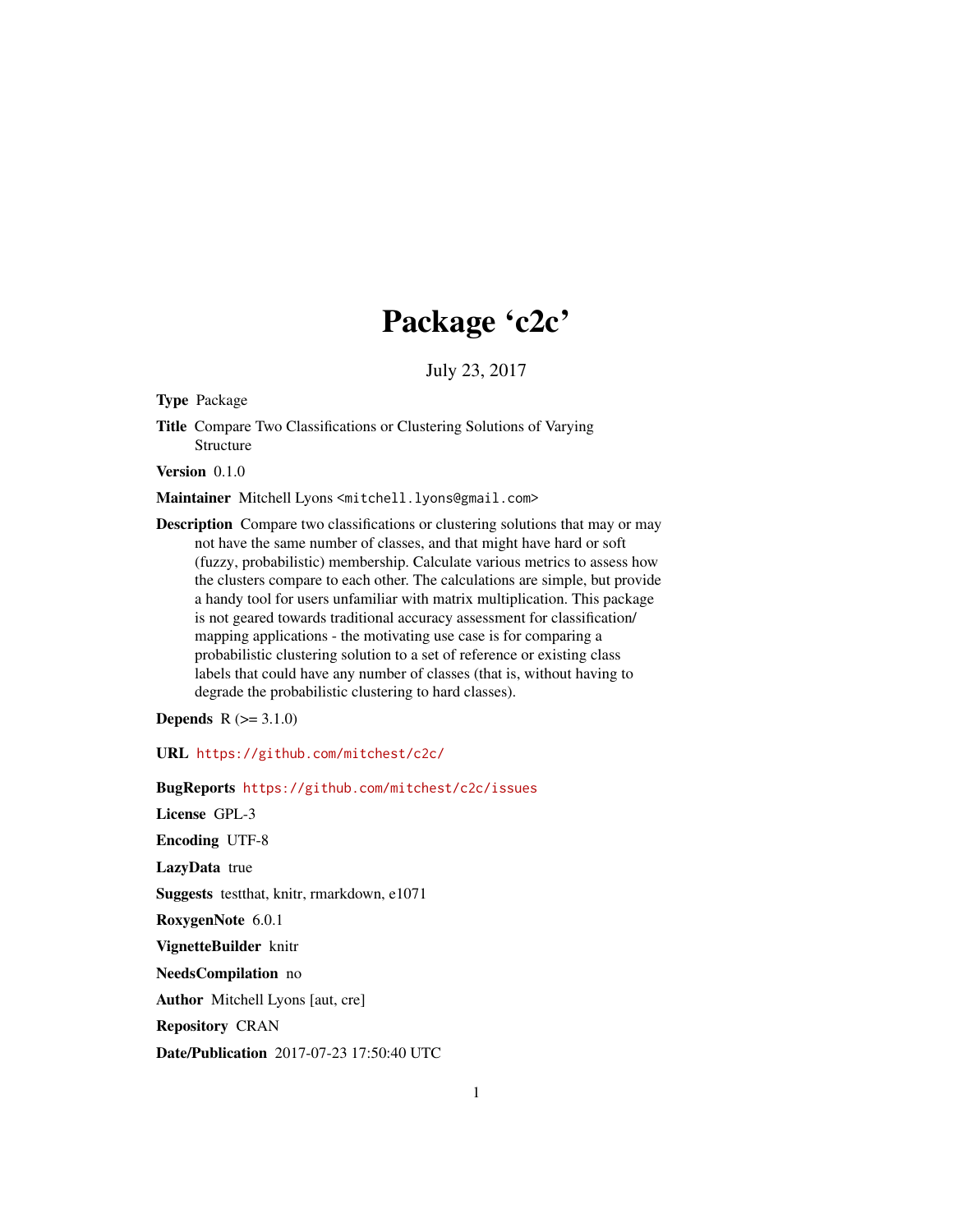### <span id="page-1-0"></span>R topics documented:

| Index |  |
|-------|--|

<span id="page-1-1"></span>calculate\_clustering\_metrics

*Calculate clustering metrics for a confusion matrix*

#### Description

Calculate a range of clustering metrics on a confusion confusion matrix, usually from [get\\_conf\\_mat](#page-4-1).

#### Usage

calculate\_clustering\_metrics(conf\_mat)

#### Arguments

conf\_mat a confusion matrix, as produced by [get\\_conf\\_mat](#page-4-1), or otherwise a confusion matrix of the same form.

#### Details

Entropy calculated via [overall\\_entropy](#page-7-1) and [class\\_entropy](#page-2-1), purity calculated via [overall\\_purity](#page-7-2) and [class\\_purity](#page-3-1), percentage agreement calculated via [percentage\\_agreement](#page-8-1) (only for confusion matrices of equal dimensions and matching class order)

#### Value

A list containing the metrics that can be calculated, see details.

#### Author(s)

Mitchell Lyons

#### References

Lyons, Foster and Keith (2017). Simultaneous vegetation classification and mapping at large spatial scales. *Journal of Biogeography*.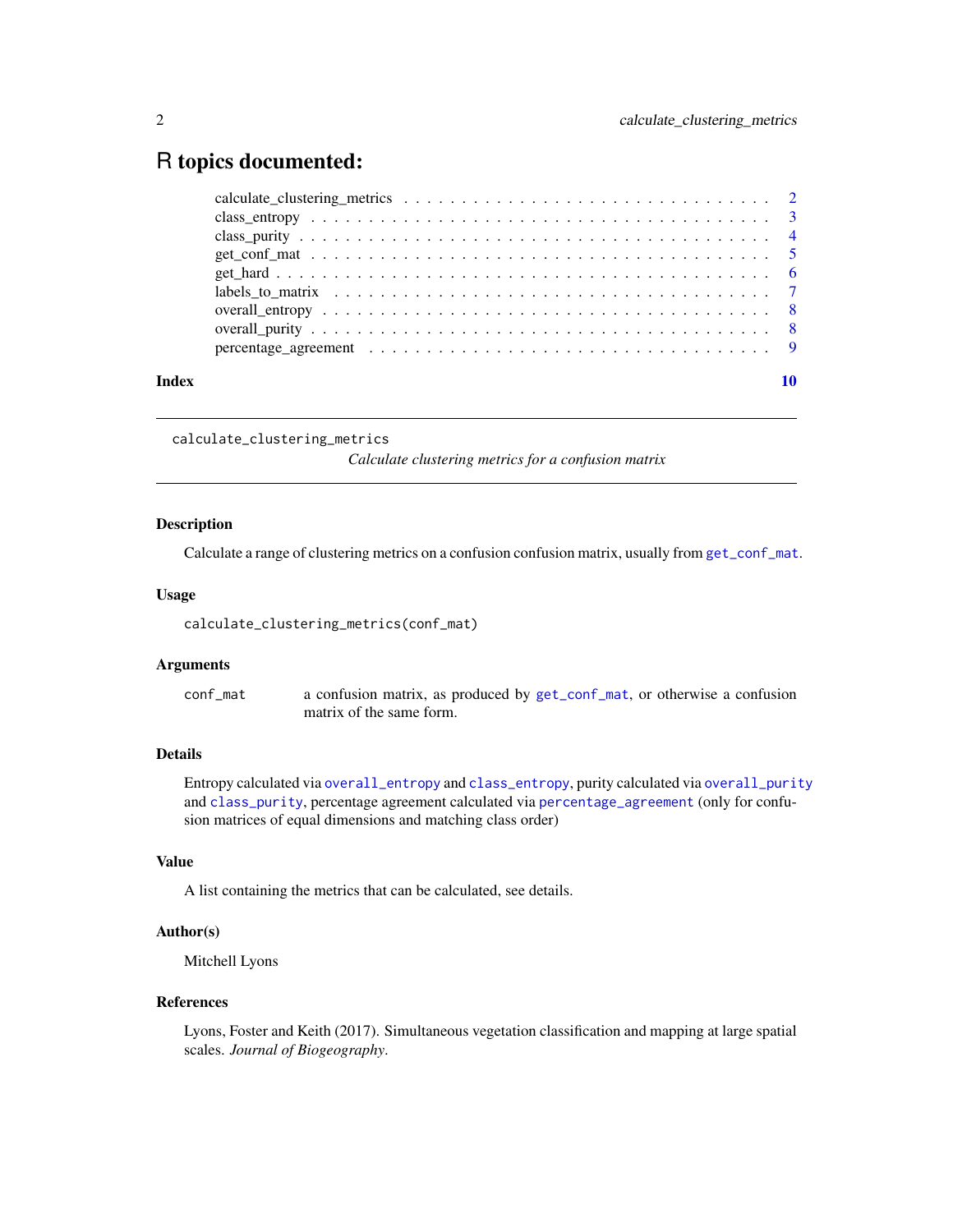#### <span id="page-2-0"></span>class\_entropy 3

#### See Also

[get\\_conf\\_mat](#page-4-1), [labels\\_to\\_matrix](#page-6-1), [get\\_hard](#page-5-1)

#### Examples

# meaningless data, but you get the idea

```
# compare two soft classifications
my\_soft\_mat1 \leq max(runif(50, 0, 1), nrow = 10, ncol = 5)my\_soft\_mat2 \leq \text{matrix}(\text{runif}(30, 0, 1), \text{ nrow} = 10, \text{ ncol} = 3)# make the confusion matrix and calculate stats
conf_mat <- get_conf_mat(my_soft_mat1, my_soft_mat2)
conf_mat; calculate_clustering_metrics(conf_mat)
```

```
# compare a soft classificaiton to a vector of hard labels
my_labels \leftarrow rep(c("a", "b", "c"), length.out = 10)# utilising labels_to_matrix(my_labels)
conf_mat <- get_conf_mat(my_soft_mat1, my_labels)
conf_mat; calculate_clustering_metrics(conf_mat)
```

```
# make one of the soft matrices hard
# utilising get_hard(my_soft_mat2)
conf_mat <- get_conf_mat(my_soft_mat1, my_soft_mat2, make.B.hard = TRUE)
conf_mat; calculate_clustering_metrics(conf_mat)
```

```
# two classifications with same number of classes, enables percentage agreement
conf_mat <- get_conf_mat(my_soft_mat1, my_soft_mat1)
conf_mat; calculate_clustering_metrics(conf_mat)
```
<span id="page-2-1"></span>class\_entropy *Calculate cluster entropy per class*

#### Description

Used to calculate cluster entropy from a confusion matrix, for each class (i.e. each row and column of the confusion matrix).

#### Usage

```
class_entropy(conf_mat)
```
#### Arguments

conf\_mat A confusion matrix from [get\\_conf\\_mat](#page-4-1) or otherwise (ideally a matrix, although data frames will probably work)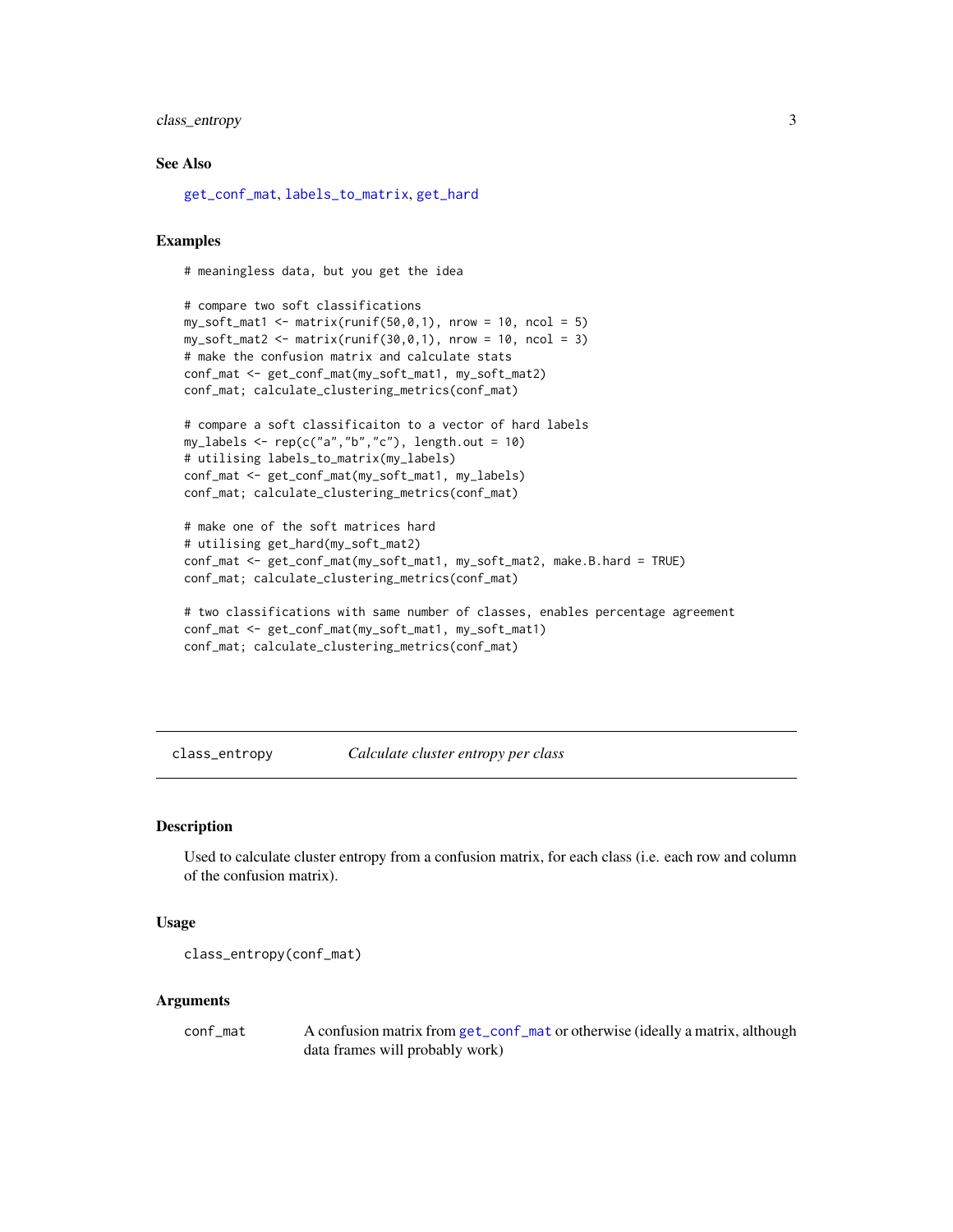#### <span id="page-3-0"></span>Details

Metrics per class are useful when you are comparing two classifications with different numbers of classes, when an overall measure might not be useful or sensible. Entropy as defined in Manning (2008).

#### Value

A data frame with two columns, the first corresponding to the confusion matrix rows, the second corresponding to the confusion matrix columns.

#### References

Manning, C. D., Raghavan, P., & Schütze, H. (2008) Introduction to information retrieval (Vol. 1, No. 1). Cambridge: Cambridge university press.

<span id="page-3-1"></span>class\_purity *Calculate cluster purity per class*

#### Description

Used to calculate cluster purity from a confusion matrix, for each class (i.e. each row and column of the confusion matrix).

#### Usage

```
class_purity(conf_mat)
```
#### Arguments

conf\_mat A confusion matrix from [get\\_conf\\_mat](#page-4-1) or otherwise (ideally a matrix, although data frames will probably work)

#### Details

Metrics per class are useful when you are comparing two classifications with different numbers of classes, when an overall measure might not be useful or sensible. Purity as defined in Manning (2008).

#### Value

A data frame with two columns, the first corresponding to the confusion matrix rows, the second corresponding to the confusion matrix columns.

#### References

Manning, C. D., Raghavan, P., & Schütze, H. (2008) Introduction to information retrieval (Vol. 1, No. 1). Cambridge: Cambridge university press.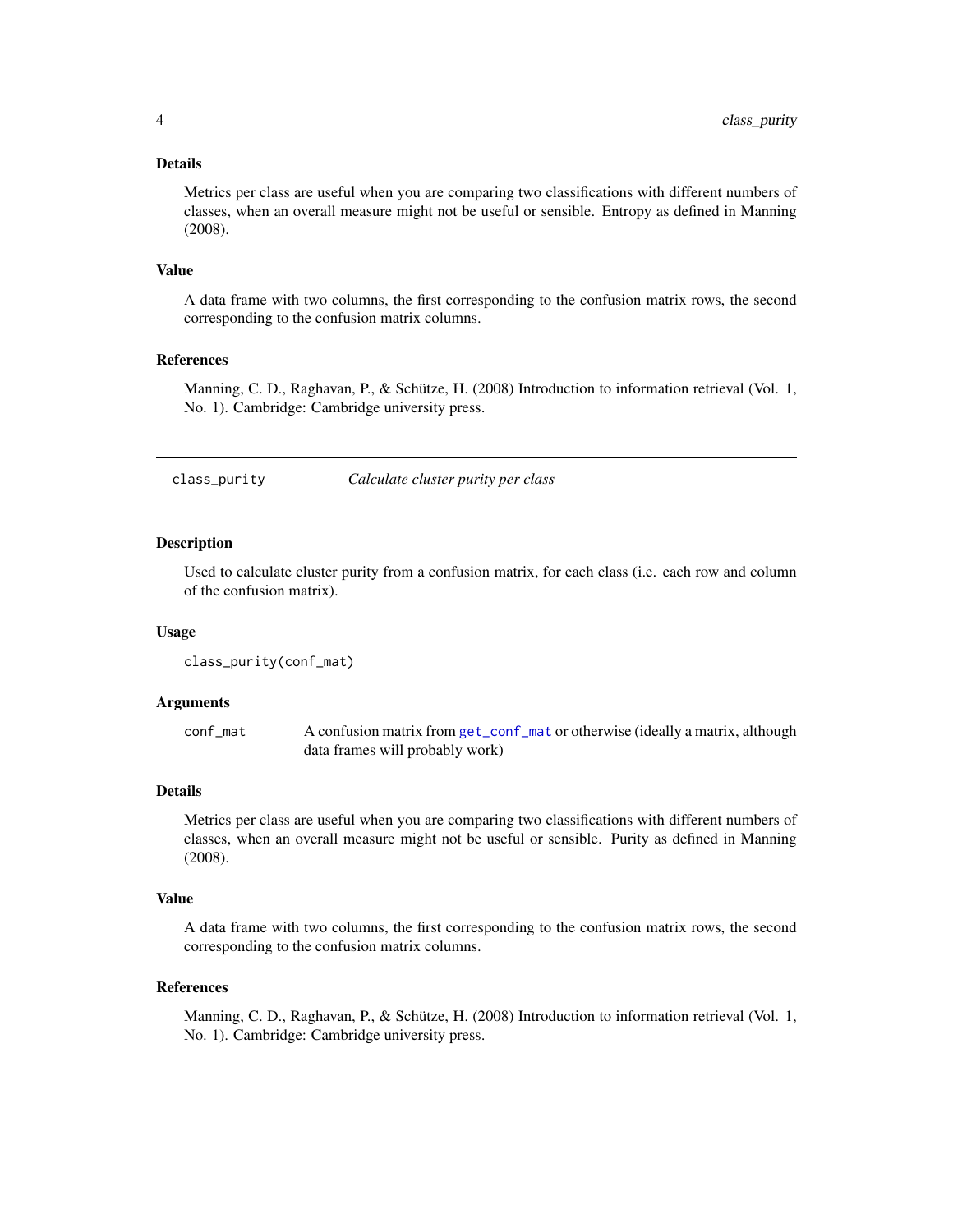<span id="page-4-1"></span><span id="page-4-0"></span>get\_conf\_mat *Generate a confusion matrix from two classifications/clustering solutions.*

#### Description

get\_conf\_mat takes two classifications or clustering solutions and creates a confusion matrix representing the number of shared sites between them.

#### Usage

```
get\_conf\_mat(A, B, make.A.hard = F, make.B.hard = F)
```
#### **Arguments**

| A           | A matrix or data frame (or something that can be coerced to a matrix) of class<br>membership or a vector of class labels (character or factor).                                      |
|-------------|--------------------------------------------------------------------------------------------------------------------------------------------------------------------------------------|
| B           | A matrix or data frame (or something that can be coerced to a matrix) or class<br>membership or a vector of class labels (character or factor).                                      |
| make.A.hard | logical (defaults to FALSE). If TRUE, and if A= is a matrix of soft membership,<br>it will be degraded to a hard binary matrix, taking the highest value, breaking<br>ties at random |
| make.B.hard | logical (defaults to FALSE). If TRUE, and if B= is a matrix of soft membership,<br>it will be degraded to a hard binary matrix, taking the highest value, breaking<br>ties at random |

#### Details

Takes inputs A and B (converting labels to matrices if required) and combines them via  $(A^T B)$ . Soft classifications will necessarily be matrices. Hard classifications can be given as a binary matrix of membership or a vector of labels. For matrix inputs, rows should represent individual sites, observations, cases etc., and columns should represent classes. For class label inputs, the vector should be ordered similarly by site, observation, case etc; they will be converted to a binary matrix (see [labels\\_to\\_matrix](#page-6-1)). Classes from matrix A are represented by rows of the output, and classes from matrix B are represented by the columns. Class names inherited from names() or colnames() - if at least one of the inputs has names, interpretation will be much easier. Ties in membership probability are broken at random - if you don't want this to happen, suggest you break the tie manually before proceeding.

#### Value

A confusion matrix

#### Author(s)

Mitchell Lyons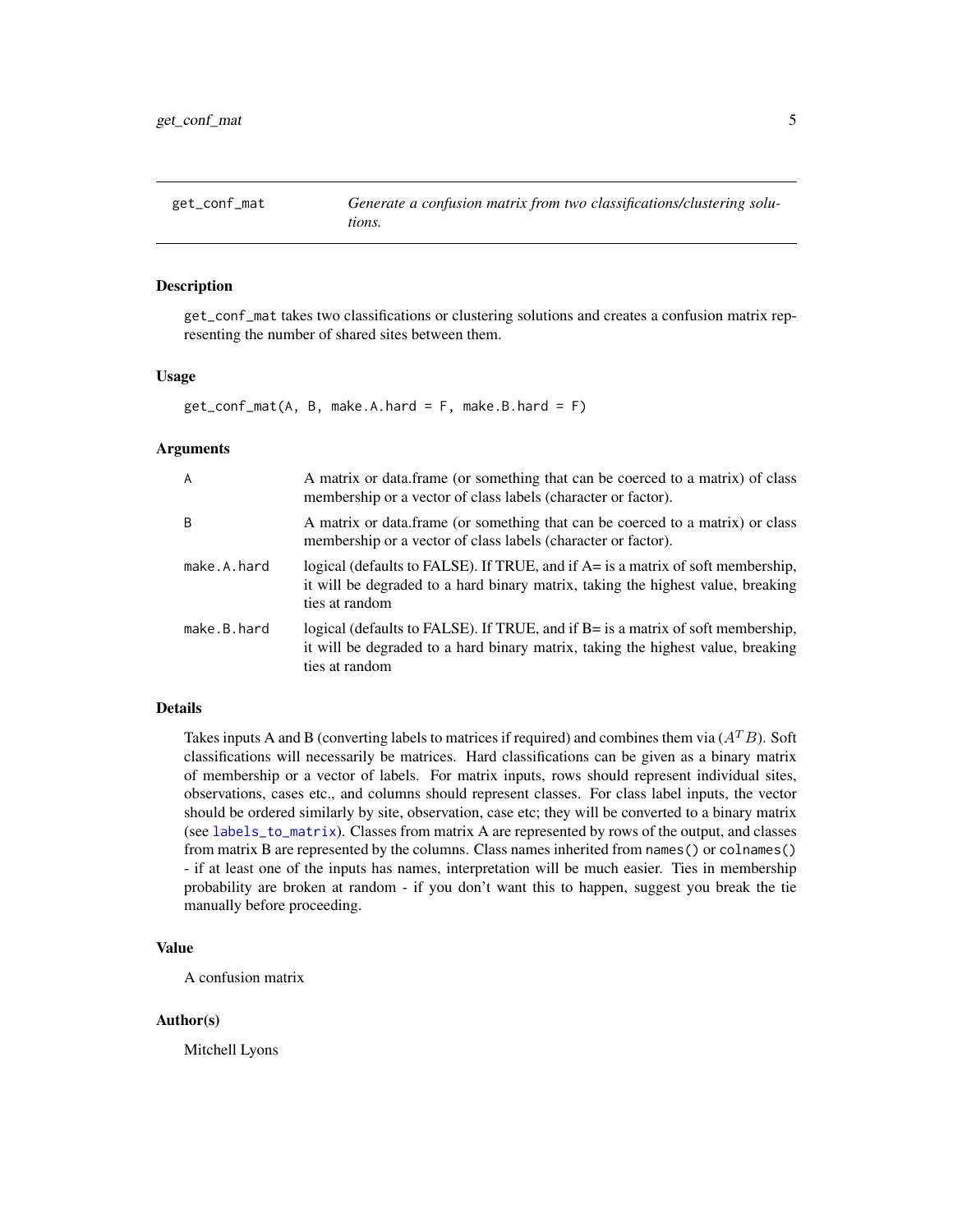#### <span id="page-5-0"></span>References

Lyons, Foster and Keith (2017). Simultaneous vegetation classification and mapping at large spatial scales. *Journal of Biogeography*.

#### See Also

[calculate\\_clustering\\_metrics](#page-1-1), [labels\\_to\\_matrix](#page-6-1), [get\\_hard](#page-5-1)

#### Examples

# meaningless data, but you get the idea

```
# compare two soft classifications
my\_soft\_mat1 \leq \text{matrix}(\text{runif}(50, 0, 1), \text{ nrow} = 10, \text{ ncol} = 5)my\_soft\_mat2 \leftarrow matrix(runif(30,0,1), nrow = 10, ncol = 3)# make the confusion matrix and calculate stats
conf_mat <- get_conf_mat(my_soft_mat1, my_soft_mat2)
conf_mat; calculate_clustering_metrics(conf_mat)
```

```
# compare a soft classification to a vector of hard labels
my_labels <- rep(c("a","b","c"), length.out = 10)
# utilising labels_to_matrix(my_labels)
conf_mat <- get_conf_mat(my_soft_mat1, my_labels)
conf_mat; calculate_clustering_metrics(conf_mat)
```

```
# make one of the soft matrices hard
# utilising get_hard(my_soft_mat2)
conf_mat <- get_conf_mat(my_soft_mat1, my_soft_mat2, make.B.hard = TRUE)
conf_mat; calculate_clustering_metrics(conf_mat)
```

```
# two classifications with same number of classes, enables percentage agreement
conf_mat <- get_conf_mat(my_soft_mat1, my_soft_mat1)
conf_mat; calculate_clustering_metrics(conf_mat)
```
<span id="page-5-1"></span>

| get_hard | Decompose soft (fuzzy, probabilistic) membership to hard binary ma-<br>trix |
|----------|-----------------------------------------------------------------------------|
|          |                                                                             |

#### Description

Used in [get\\_conf\\_mat](#page-4-1) but might be useful separately

#### Usage

get\_hard(x)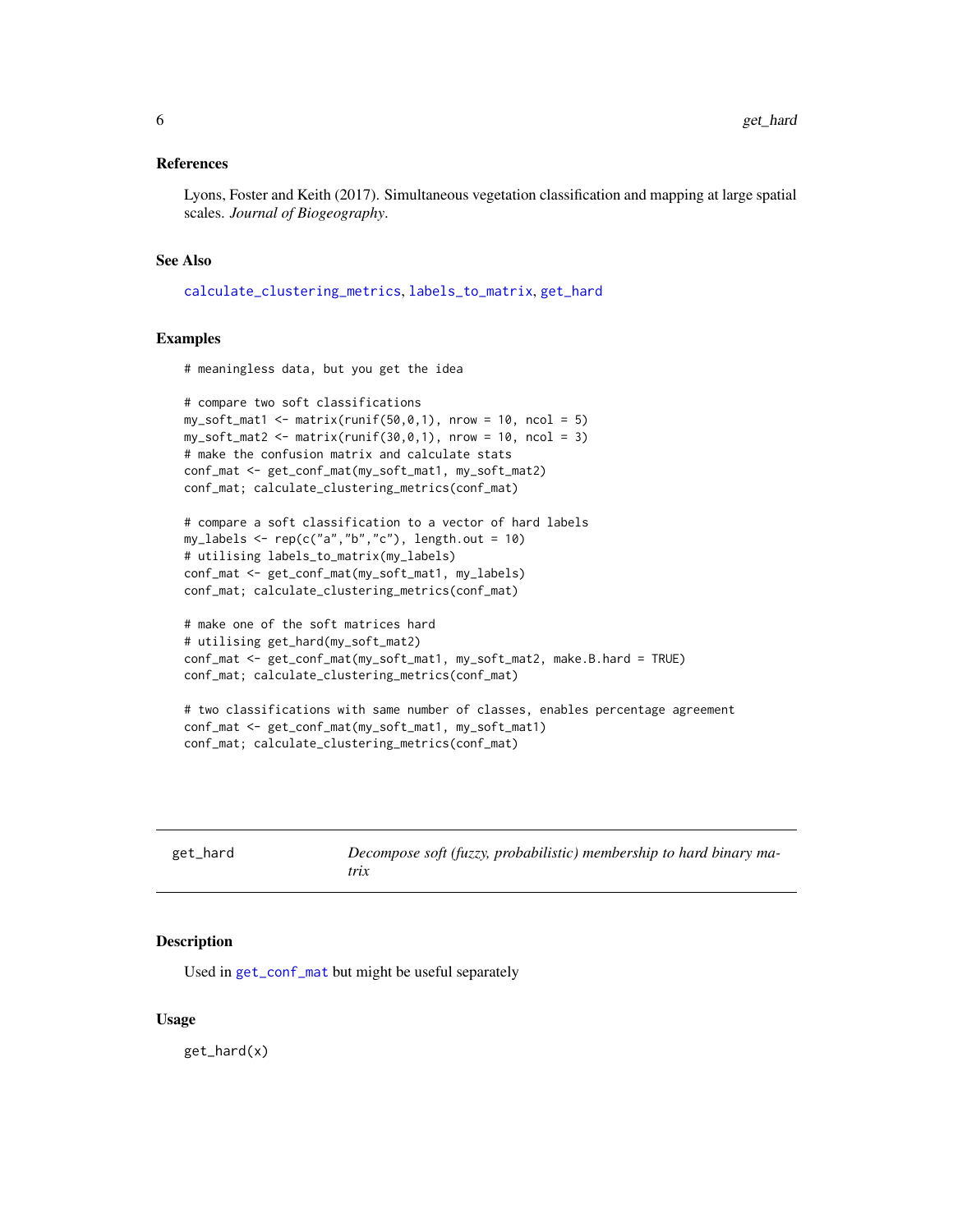#### <span id="page-6-0"></span>Arguments

x A matrix or data frame (or something coercible to a matrix) containing memberships - rows are sites (observations, cases etc.) columns are classes

#### Value

Binary matrix of class membership. Class names inherited from names() or colnames().

#### Examples

```
my_matrix <- matrix(runif(20,0,1), nrow = 4)
get_hard(my_mat)
```
<span id="page-6-1"></span>labels\_to\_matrix *Make a vector of class labels into a hard binary matrix*

#### Description

Used in [get\\_conf\\_mat](#page-4-1) but might be useful separately

#### Usage

labels\_to\_matrix(x)

#### Arguments

x Character or factor vector of class labels

#### Value

Binary matrix of class membership.

#### Examples

```
my_labels <- rep(c("a","b","c","d"), 5)
labels_to_matrix(my_labels)
```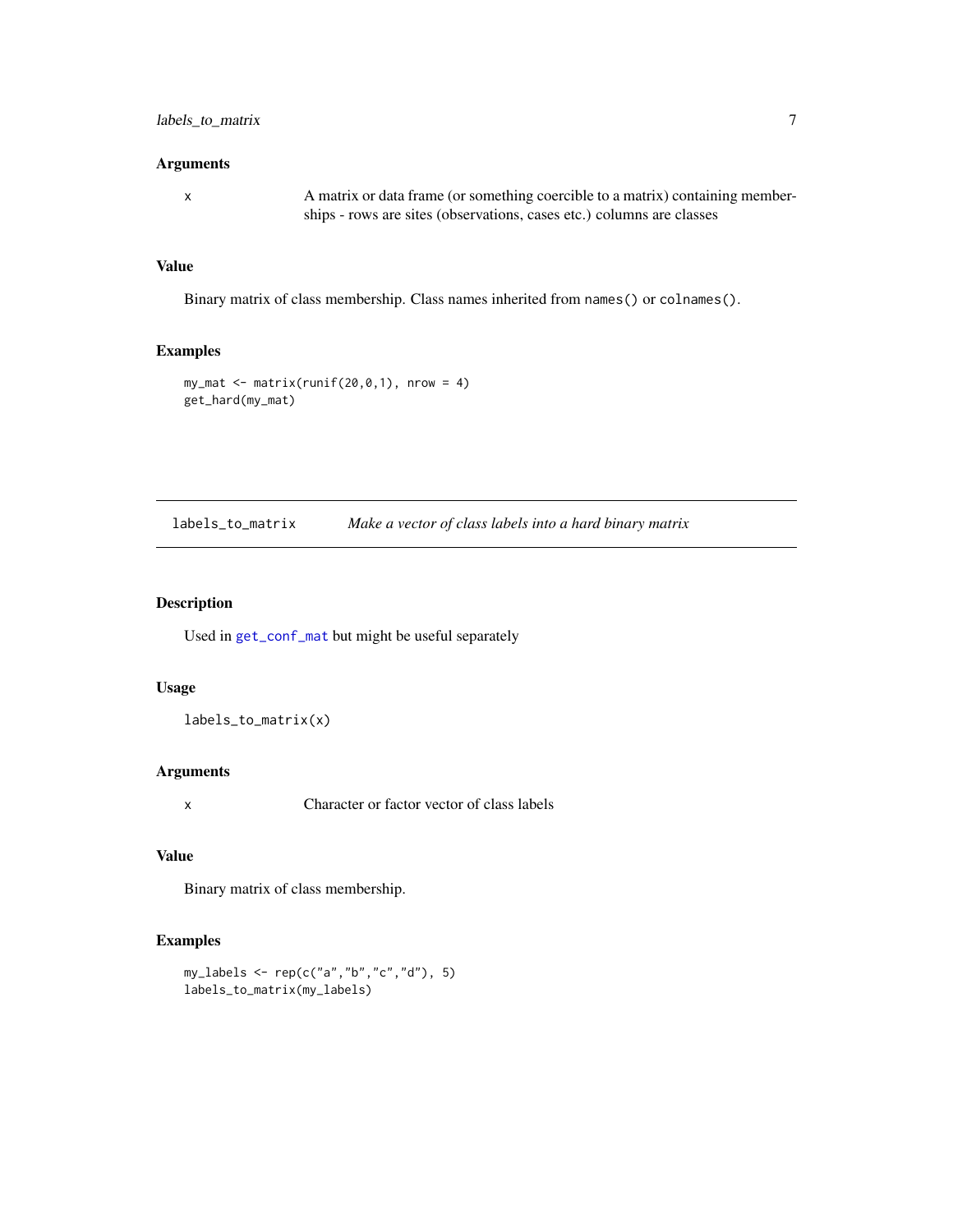<span id="page-7-1"></span><span id="page-7-0"></span>overall\_entropy *Calculate overall cluster entropy*

#### Description

Used to calculate overall cluster entropy from a confusion matrix.

#### Usage

```
overall_entropy(conf_mat)
```
#### Arguments

conf\_mat A confusion matrix from [get\\_conf\\_mat](#page-4-1) or otherwise (ideally a matrix, although data frames will probably work)

#### Value

A scaler, cluster entropy as defined in Manning (2008)

#### References

Manning, C. D., Raghavan, P., & Schütze, H. (2008) Introduction to information retrieval (Vol. 1, No. 1). Cambridge: Cambridge university press.

<span id="page-7-2"></span>overall\_purity *Calculate overall cluster purity*

#### Description

Used to calculate overall cluster purity from a confusion matrix.

#### Usage

```
overall_purity(conf_mat)
```
#### Arguments

conf\_mat A confusion matrix from [get\\_conf\\_mat](#page-4-1) or otherwise (ideally a matrix, although data frames will probably work)

#### Value

A scaler, cluster purity as defined in Manning (2008)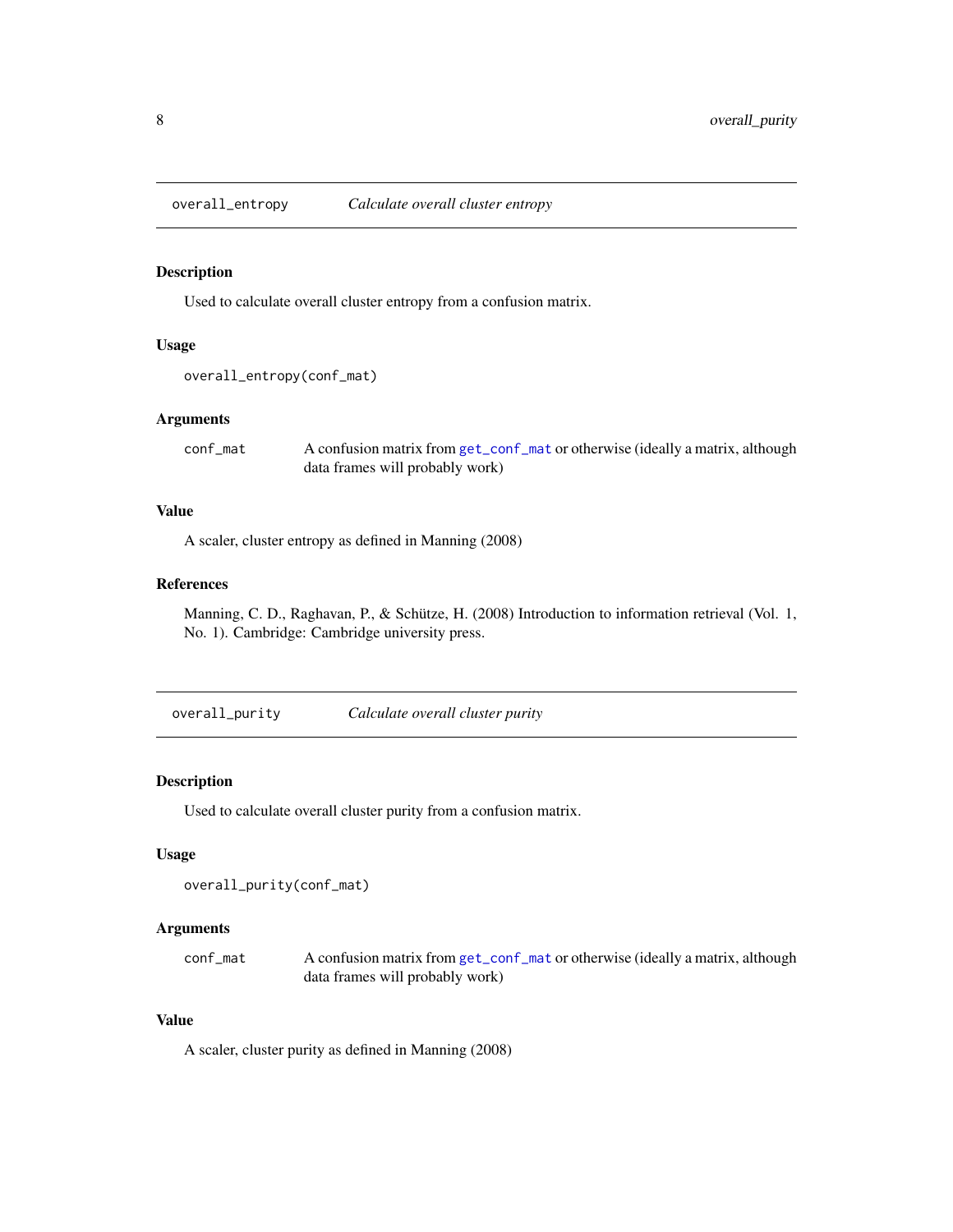#### <span id="page-8-0"></span>References

Manning, C. D., Raghavan, P., & Schütze, H. (2008) Introduction to information retrieval (Vol. 1, No. 1). Cambridge: Cambridge university press.

<span id="page-8-1"></span>percentage\_agreement *Calculate overall percentage agreement*

#### Description

Used to calculate overall percentage agreement for a confusion matrix - the confusion matrix must have equal dimensions and the diagonal must represent 'matching' class pairs (percentage agreement does not make sense otherwise)

#### Usage

```
percentage_agreement(conf_mat)
```
#### Arguments

conf\_mat A confusion matrix from [get\\_conf\\_mat](#page-4-1) or otherwise (ideally a matrix, although data frames will probably work)

#### Value

A scaler, percentage agreement (sometime referred to as overall accuracy)